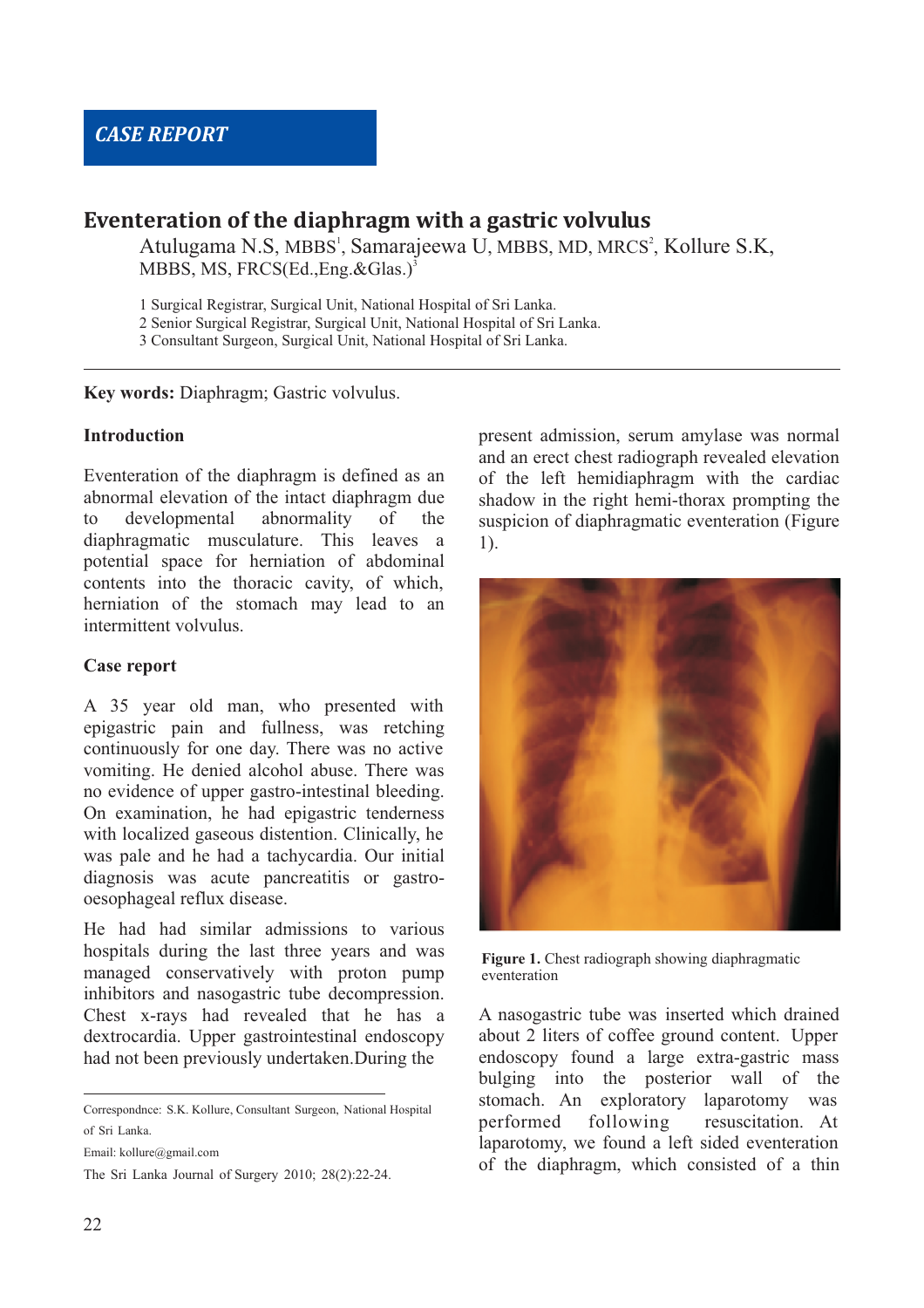muscular membrane with herniation of transverse colon, spleen and the left kidney together with a combined mesentero-axial and organo-axial gastric volvulus. All of the herniating organs were reduced into theabdominal cavity and de-rotation of the volvulus was followed by gastropexy. The diaphragmatic membrane was plicated and reinforced with polypropylene mesh. The patient was discharged five days after operation without complications.

## **Discussion**

Eventeration of the diaphragm is defined as an abnormal elevation of an intact diaphragm, and most often, is characterized by a developmental abnormality of the diaphragm musculature [1]. It usually remains asymptomatic in early life and presents later with respiratory and, occasionally, gastrointestinal complications. The abnormally wide sub-diaphragmatic space provides the potential for abnormal rotation of the stomach around itself. This abnormal rotation is known as gastric volvulus.

The most frequently used classification system for gastric volvulus, proposed by Singleton [2], relates to the axis around which the stomach rotates and is classified as follows:

> Organo-axial - The stomach rotates around an axis that connects the gastrooesophageal junction and the pylorus. The antrum rotates in the opposite direction to the fundus of the stomach.

This is the most common type of gastric volvulus, occurring in approximately 59% of cases [3],and is usually associated with diaphragmatic defects. Strangulation and necrosis commonly occur with this type and have been reported in 5-28% of cases [4].

Mesentero-axial - The axis bisects the lesser and greater curvatures. The antrum rotates anteriorly and superiorly so that the posterior surface of the stomach lies anteriorly. The rotation is usually incomplete and occurs intermittently. Vascular compromise is uncommon. This aetiology comprises approximately 29% of cases [3].

Patients with this type usually present without diaphragmatic defects and usually have chronic symptoms.

Combined - This is a rare form in which the stomach twists mesentero-axially and organo-axially.

Combined gastric volvulus makes up the remainder of cases and is usually observed in patients with chronic volvulus [5].

According to the aetiology, gastric volvulus may be classified as either type 1 (idiopathic) or type 2 (congenital or acquired).

Type 1- This type comprises two thirds of cases and is presumably due to abnormal laxity of the gastro-splenic, gastroduodenal, gastro-phrenic, and gastrohepatic ligaments. This allows approximation of the cardia and pylorus when the stomach is full, predisposing to volvulus. Type 1 is more common in adults but has been reported in children.

Type 2 - This type is usually found in one third of patients and is associated with congenital or acquired abnormalities that result in abnormal mobility of the stomach, eg: diaphragmatic defects, asplenism and pyloric stenosis.

Gastric volvulus was first described by Berti in 1866 in a female autopsied patient, and the first operation was performed by Berg in 1897[6]. The clinical symptoms depend on the extent or degree of rotation and gastric outlet obstruction. Patients may present with the classical triad of Borchardt – epigastric distension, violent unproductive retching and inability to pass a nasogastric tube - our patient did not exhibit the last.

Patients with unilateral diaphragmatic eventeration are usually asymptomatic. However, some complain of dyspnoea on effort or rarely orthopnoea, due to the decrease in ventilation and oxygenation because of paradoxical motion of the affected diaphragm during inspiration and expiration. The severity of either symptom depends on the presence or absence of underlying pulmonary disease.